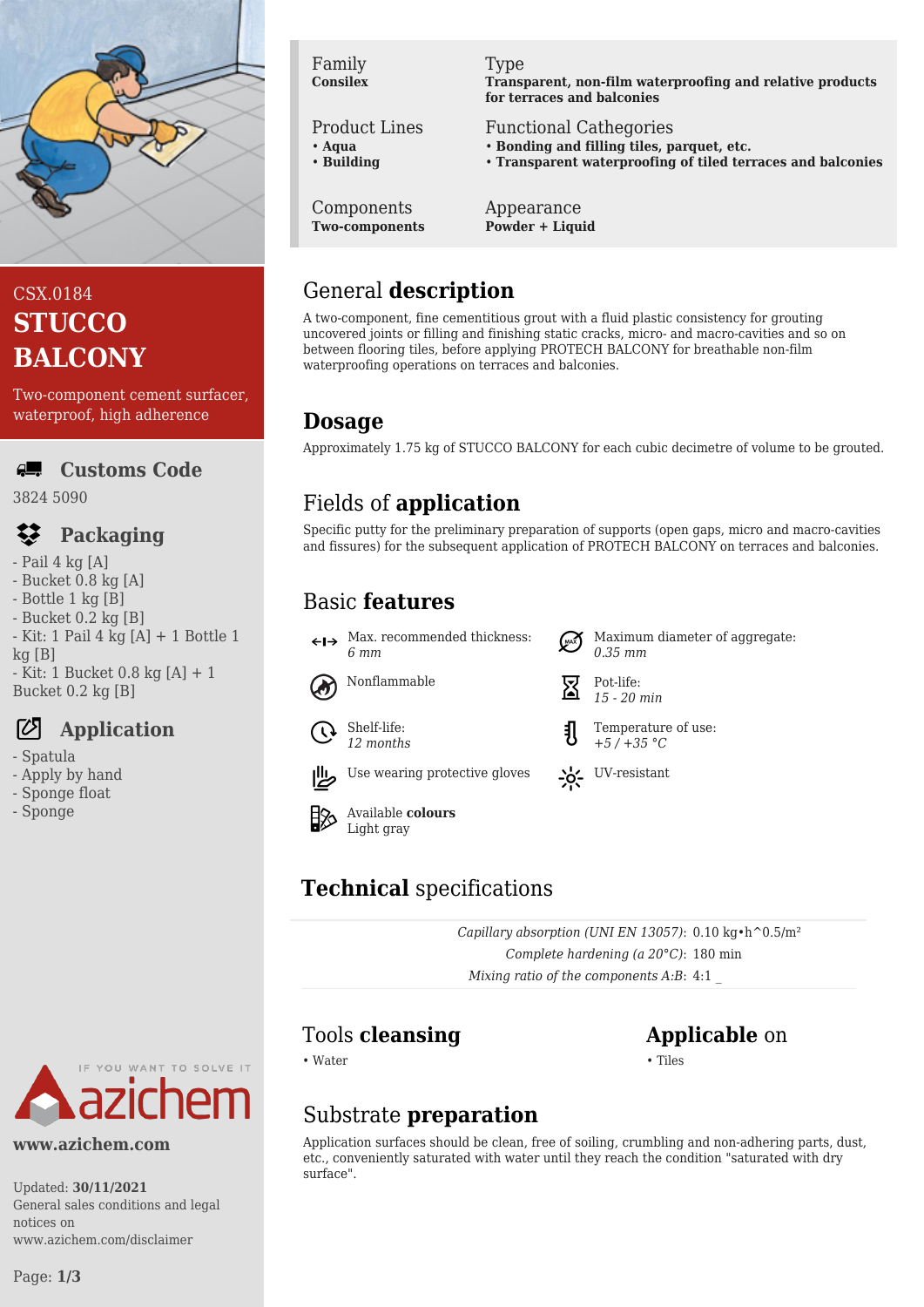## **Instructions** for use

Add the quantity of component B required to obtain the desired consistency to component A; mix thoroughly until a homogeneous lump-free mixture is obtained. Place on site using a spatula, sponge float or simply with the fingers of the hand (wearing a rubber glove).

it is possible to correct the consistency, where necessary, by adding moderate quantities of water to the ready mixture.

In the cases of coloured surfacings, it is recommended to mix the two-component with small amounts of coloured pigments that can be purchased at any paint shop.

## **Storage** and preservation

Protect from freezing. Store the product in its original packing, in a fresh and dry environment. avoiding frost and direct sunlight. Inadequate storage of the product may result in a loss of rheological performance. Store the product at a temperature between +5°C and +35°C.



## Warnings, Precautions and **Ecology**

The general information, along with any instructions and recommendations for use of this product, including in this data sheet and eventually provided verbally or in writing, correspond to the present state of our scientific and practical knowledge.

Any technical and performance data reported is the result of laboratory tests conducted in a controlled environment and thus may be subject to modification in relation to the actual conditions of implementation.

Azichem Srl does not assume any liability arising from inadequate characteristics related to improper use of the product or connected to defects arising from factors or elements unrelated to the quality of the product, including improper storage.

Those wishing to utilise the product are required to determine prior to use whether or not the same is suitable for the intended use, assuming all consequent responsibility.

The technical and characteristic details contained in this data sheet shall be updated periodically. For consultation in real time, please visit the website: www.azichem.com. The date of revision is indicated in the space to the side. The current edition cancels out and replaces any previous version.

Please note that the user is required to read the latest Safety Data Sheet for this product, containing chemical-physical and toxicological data, risk phrases and other information regarding the safe transport, use and disposal of the product and its packaging. For consultation, please visit: www.azichem.com. It is forbidden to dispose of the product and/or packaging in the environment.

Do not apply in case of direct exposure to sunlight. Cure the prolonged moist hardening of exposed surfaces.

Given the high adherence and rapid drying of the product, it is advisable to wash the excess parts of the surfacings immediately after application, with a sponge impregnated with water, ("smudges") to avoid tedious cleaning

In transparent non-pellicular waterproofing interventions of terraces and balconies, STUCCO BALCONY must only be applied to restore the continuity of labile, detached or missing puttying. For this reason, the consumption is extremely variable from case to case, depending on the actual volume of filling to be performed.



**www.azichem.com**

Updated: **30/11/2021** General sales conditions and legal notices on www.azichem.com/disclaimer